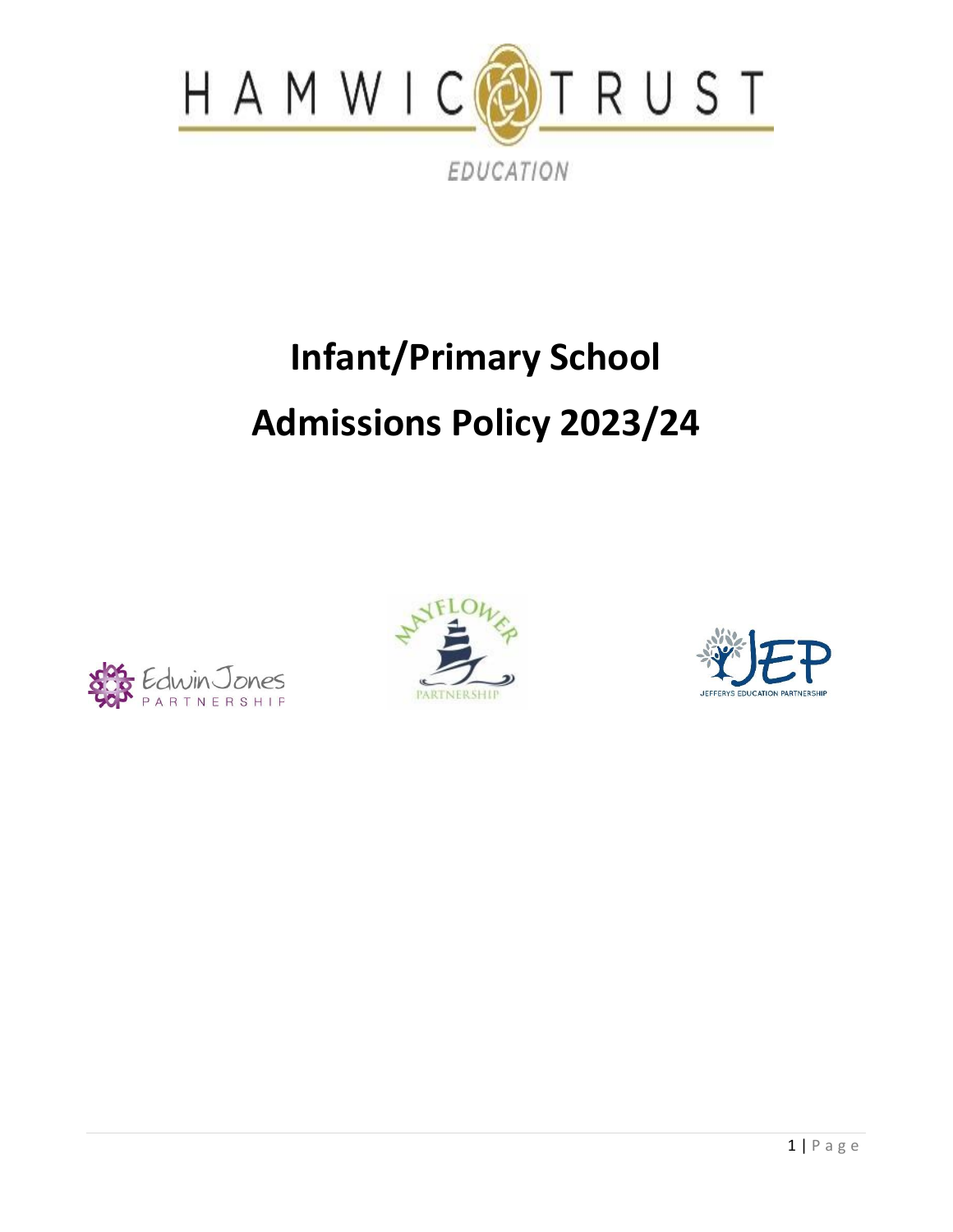# **Section 1: Introduction**

The Hamwic Education Trust (HET) is the Admission Authority for the schools listed in the table below. The Trust Board is responsible for determining the admissions policy and arrangements in line with the requirements of the School Standards & Framework Act 1998 and School Admissions Code. HET has delegated the processing of admissions to the individual school's governing body. This policy will be used to prioritise applications for Year R starting in September 2023 and for in-year admissions for the 2023/24 academic year for the schools listed below.

Parents may express up to three (3) preferences, listing them in the order in which they would accept them. All preferences will be considered and where more than one school could be offered, the parents will be offered a place for their child at the highest ranked of the schools that could be offered.

# **Published Admission Number**

The Published Admission Number (PAN) for each school is shown in the table below. Each school will admit up to the PAN into Year R in September 2023.

| <b>School Name</b>                | <b>PAN</b> |
|-----------------------------------|------------|
| Glenfield Infant School           | 90         |
| <b>Harefield Primary School</b>   | 60         |
| Hollybrook Infant School          | 60         |
| Ludlow Infant Academy             | 90         |
| Shirley Infant School             | 90         |
| Sholing Infant School             | 90         |
| <b>Thornhill Primary School</b>   | 60         |
| <b>Townhill Infant School</b>     | 60         |
| <b>Weston Park Primary School</b> | 60         |
| <b>Weston Shore Infant School</b> | 30         |
| <b>Woolston Infant School</b>     | 60         |
| <b>Wordsworth Primary School</b>  | 90         |

# **Children with statements of special educational needs (SEN) / Education, Health and Care Plan (EHCP) that name the school**

Children with statements of special educational needs or EHCPs that name a school must be admitted to that school under the Education Act 1996 and with regard to the SEN Code of Practice. These children will be admitted to the named school, even if it is full, and are therefore outside the normal admission arrangements. As required by the Code these children will count as part of the Published Admission Number (PAN) for the school.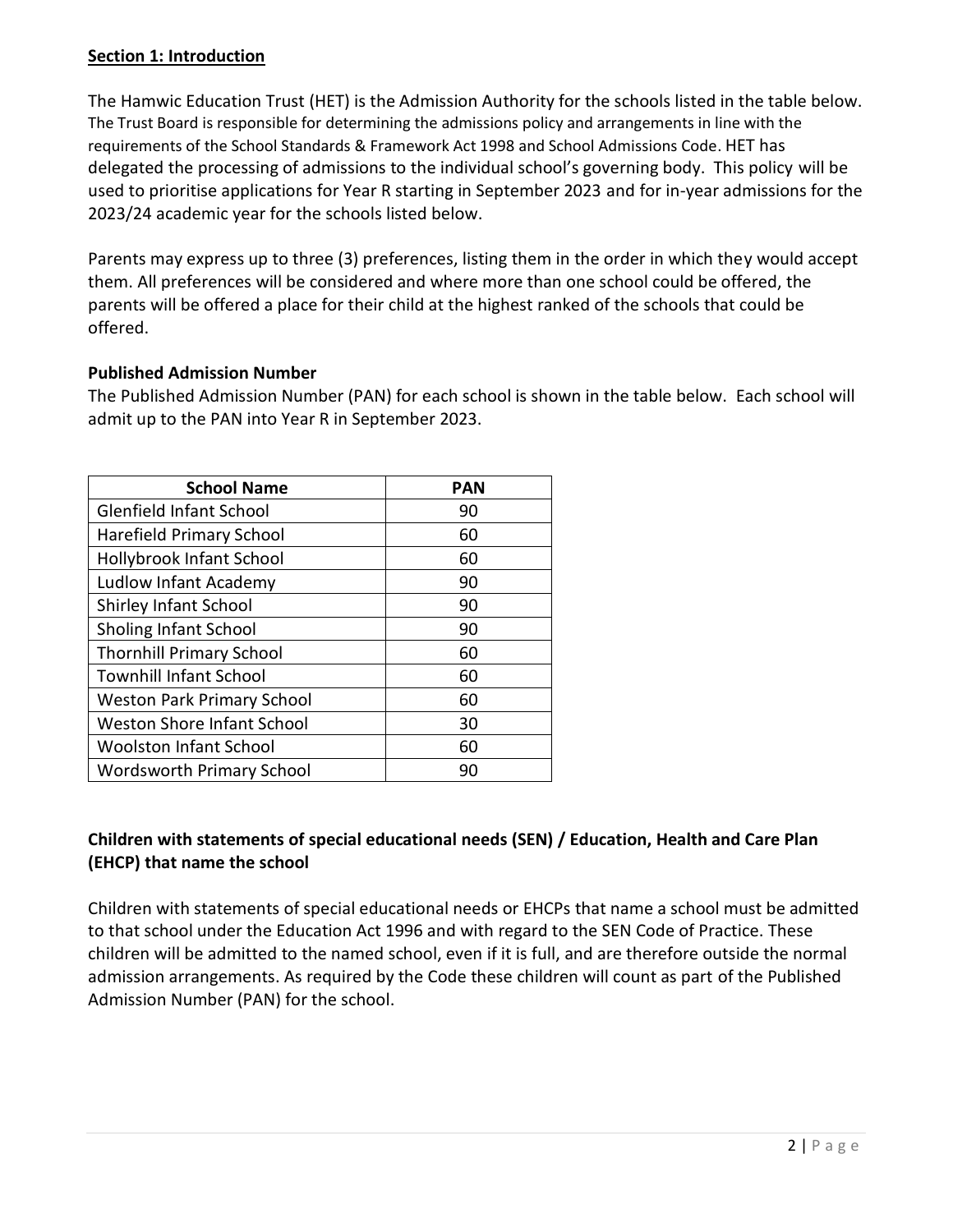# **Section 2: Oversubscription Criteria**

All explanatory notes are in section 3 on page 4.

Applications submitted by 15 January 2023 will be dealt with first. If the number of applications submitted by 15 January 2023 is greater than the PAN for a school, admissions to the school will be decided according to the following priorities:

- 1. Children in public care (looked after children) and previously looked after children as defined by section 1.7 of the School Admissions Code 2021.
- 2. Children subject to a child protection plan.
- 3. Children who have a brother or sister already on the roll of the school who will continue to attend that school for the following year – see Explanatory Note 1.
- 4. Children who live within the school's designated catchment area and are children of qualified teaching staff employed at the school for two or more years at the time of application and/or the member of staff is recruited to fill a vacant post for which there is a demonstrable skill shortage – see Explanatory Note 2 for catchment definition.
- 5. Other children living within the school's designated catchment area.
- 6. Children who live outside the school's designated catchment area and are children of qualified teaching staff employed at the school for two or more years at the time of application and/or the member of staff is recruited to fill a vacant post for which there is a demonstrable skill shortage.
- 7. Other children living outside the school's designated catchment area.

If the school is oversubscribed from within any of the criteria, then distance, as defined in Explanatory Note 3 will be used to prioritise applications. Should there be two or more identical distances requiring prioritisation, this will be done by drawing lots.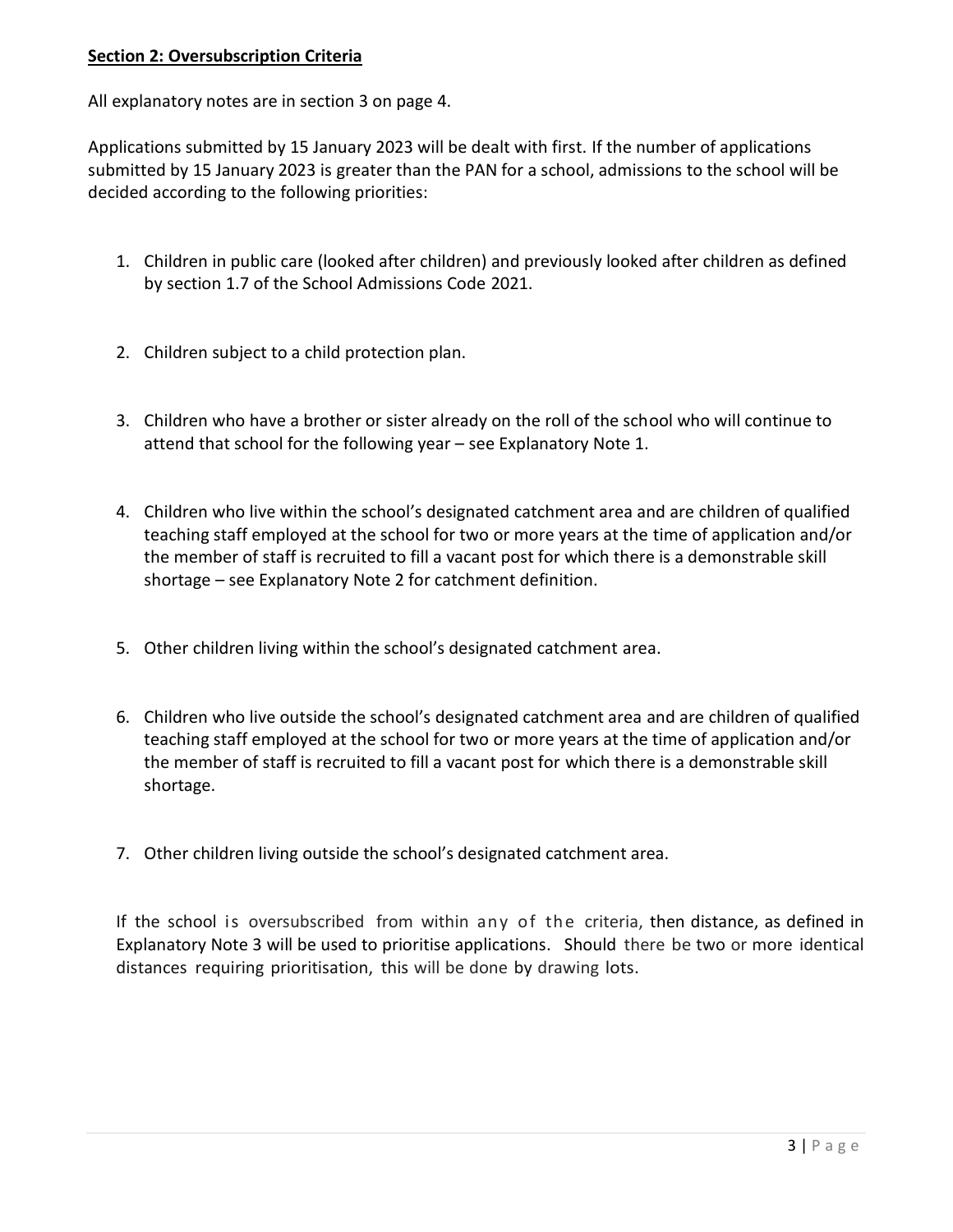- 1. **Sibling**: A sibling is defined as a brother or sister including half, step, or foster or adoptive brother or sister, living within the same family unit at the same address. In the case of applications for places at infant schools a sibling at the linked junior school will count as a sibling at the infant school – see Explanatory Note 4 for linked junior schools.
- 2. **Catchment area**: Each school has a designated catchment area defined by a road list which is available on the relevant school's website. Parents can also check which catchment area they live in on-line through the Southampton City Council website.
- 3. **Distance**: Distances are measured based on the shortest practicable walking distance using public roads and footpaths. Distances are measured from home to school. These are calculated using a computerised mapping system that uses data supplied by Ordnance Survey. Distances are measured from the point designated in the system as the home address to the point designated in the system as the mid-point of the nearest open gate to the school, using public roads and footpaths.
- 4. **Linked Junior Schools**: the table below shows which junior schools are linked to each infant school using this policy:

| <b>Infant School</b>          | <b>Linked Junior School</b>       |
|-------------------------------|-----------------------------------|
| Glenfield Infant School       | Beechwood Junior School           |
| Hollybrook Infant School      | Hollybrook Junior School          |
| Ludlow Infant Academy         | <b>Ludlow Junior School</b>       |
| Shirley Infant School         | Shirley Junior School             |
| Sholing Infant School         | <b>Sholing Junior School</b>      |
| <b>Townhill Infant School</b> | <b>Townhill Junior School</b>     |
| Weston Shore Infant School    | <b>Weston Park Primary School</b> |
| <b>Woolston Infant School</b> | <b>Ludlow Junior School</b>       |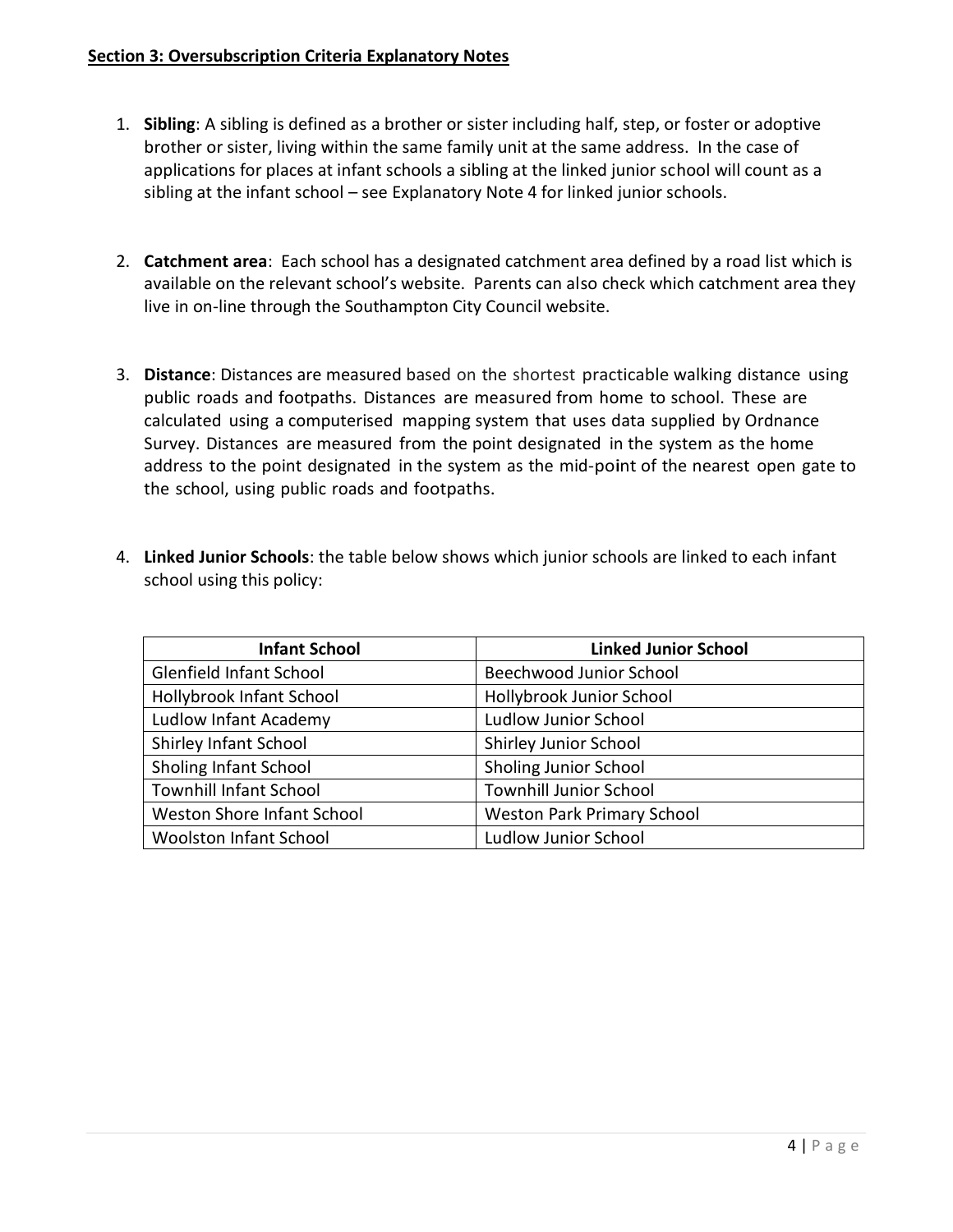#### **Section 4: General admission arrangements**

# **Late Applications**

The closing date for applications is 15 January 2023. Applications received after that date will be late applications. If the school has places available after admitting all on-time applications, late applications will be considered in·accordance with the priorities set out above.

#### **Waiting Lists**

If a place cannot be offered at the preferred school, unsuccessful applicants will automatically be placed on the waiting list. If places become available, children on the waiting list will be offered them according to the priorities set out above and any previous offer of a school place will be withdrawn. The length of time on the waiting list cannot be taken into account. Unsuccessful late applications will be treated in the same way as unsuccessful on-time applications and placed on the waiting list according to the priorities set out in section 2 of this policy. Each time a child is added to the waiting list, the waiting list will be re-ranked according to the Admissions Policy criteria. The waiting list will be held until 31st July 2024. Any parent wishing to remain on the waiting list after this date will need to make a new in-year application to the school.

#### **Entry into Reception Year**

The offer made to parents for reception class on the initial offer date is of a full-time place from the start of term in September. Schools normally stagger entry into school from that date and arrange for some initial part-time attendance to ensure a smooth transition from pre-school or home into school. Flexibilities exist for those parents who do not feel that their child is ready to start school in the September following their fourth birthday. It is possible for them to:

- Request part-time admission to the allocated school from the September following their child's fourth birthday. This should be negotiated with the headteacher of the school.
- Request to defer their child's entry until later in the school year but not beyond the point at which they reach Compulsory school age, and not beyond the beginning of the final term of the school year.

Parents of summer-born children, that is children born between 1<sup>st</sup> April and 31<sup>st</sup> August, may, in addition, choose to send their child to school in the September following their 5<sup>th</sup> birthday and may request that their child is admitted out of their normal age group to reception year rather than Year 1. Any parent wishing to apply for their summer-born child to start school outside their normal age group should read the 'Guidance on the education of children outside normal age group' booklet, available on the Southampton City Council website, which explains the procedures that need to be followed, and complete the relevant application form.

For all requests it is vital to understand that at each transition (starting reception, moving from infant to junior, primary to secondary, secondary to college) the decision whether to maintain the placement in a younger or older year group must be made by the admission authority for the school. As such, there is no guarantee that it will continue throughout the child's education and a new parental request must be made before each transition. As a general rule, requests should only be made once per phase transfer, unless there has been a significant change in circumstances.